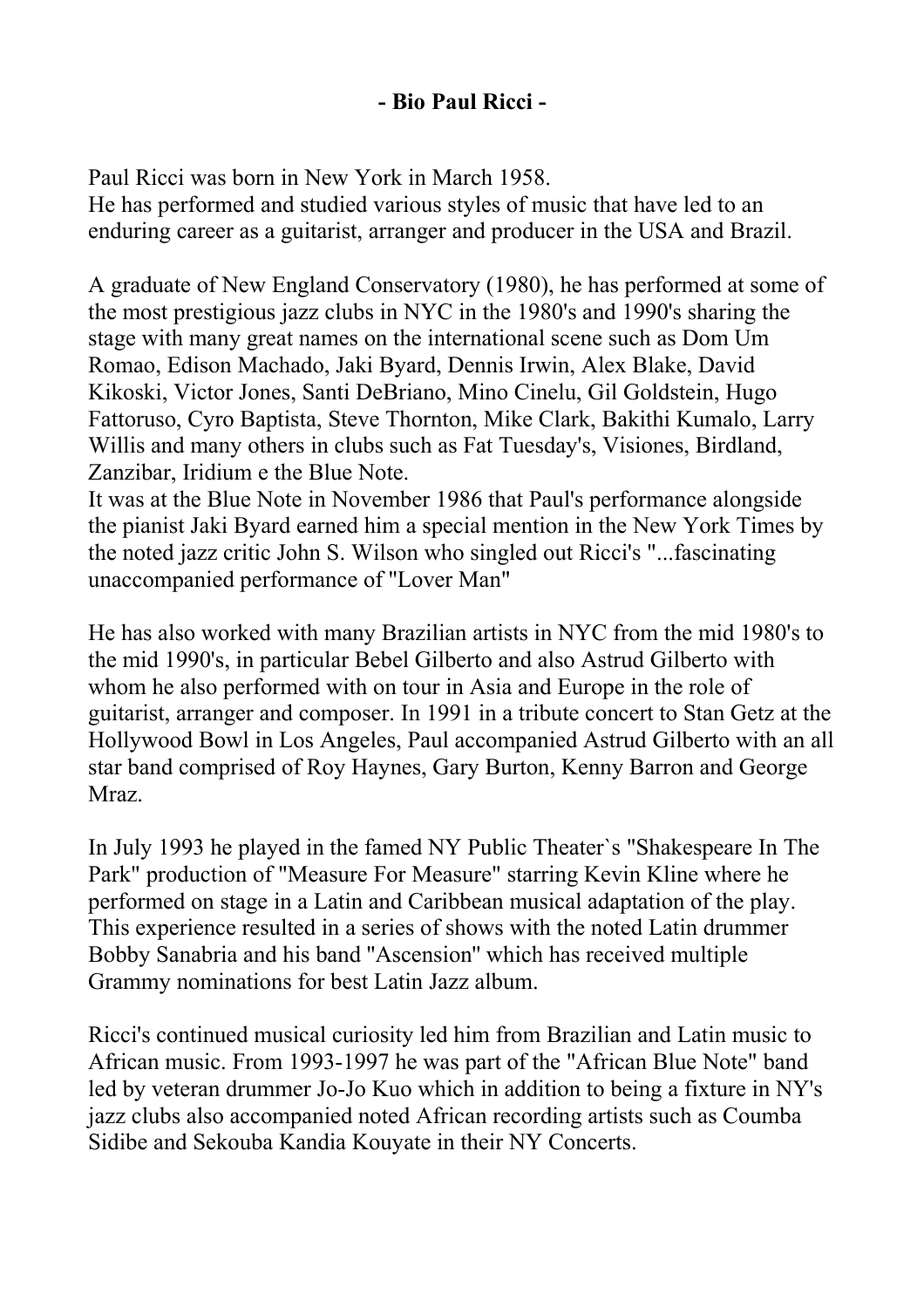His experience with Carribean and African music led to an important 1995 European tour with singer and activist Harry Belafonte.

In 1997, Ricci called on several top names in the jazz world who had offered to collaborate in the past. The resulting independent CD "Stringsongs" was an inspired and unique blend of Jazz, Latin, African and Brazilian influences on Ricci's original compositions interpreted by the likes of Anthony Jackson (bs), Steve Jordan (dr), Randy Brecker (trpt), Manolo Badrena (perc), Alex Foster (sax), Jurim Moreira (dr), Abdoulaye Diabate (voc) and Hugo Fattoruso (piano,perc).

The blend of Uruguayan Candombe with a Malian singer and a Cameroonian drummer wrapped up with a Jazz guitar and Anthony Jackson's bass is just one indication of a road well traveled through the various cultures that New York has to offer.

During his travels to Brazil in 1996 he encountered and started a musical collaboration with the Italian singer Mafalda Minnozzi that soon transformed into a solid and lasting musical partnership spanning many years with 7 CD's and 2 DVD's realized as guitarist, arranger, musical director and co-producer which have all led up to the most recent refined and original project in duo with Mafalda entitled "eMPathia".

In addition to the successful discography resulting from his collaboration with Mafalda, Ricci performed hundreds of successful concerts in Brazil and other Latin American countries (Argentina, Uruguay e Paraguay) and performed on countless television appearances on all the major Brazilian networks. As composer, arranger and performer he contributed to soundtracks on various TV series and major box office films in Brazil.

In Brazil their collaboration led to recordings including Brazilian legends such as Guinga and Paulo Moura and live appearances with Filo Machado, Leny Andrade and most recently in 2016 with Milton Nascimento among others.

Among other highlights of his live collaborations with Mafalda was a special 2011 appearance at the Metropolitan Museum of Art of New York at the request of the illustrious luthier John Monteleone for the inaugural celebration of the exhibit "Guitar Heroes" dedicated to the jazz guitar legacy of luthiers Monteleone, D`Aquisto and D`Angelico.

During all this time with Mafalda, Paul has continued to draw on the influences of Brazilian, Latin, Jazz and African music to impart an original musical style to the Italian songbook via Mafalda's powerful and athletic voice.